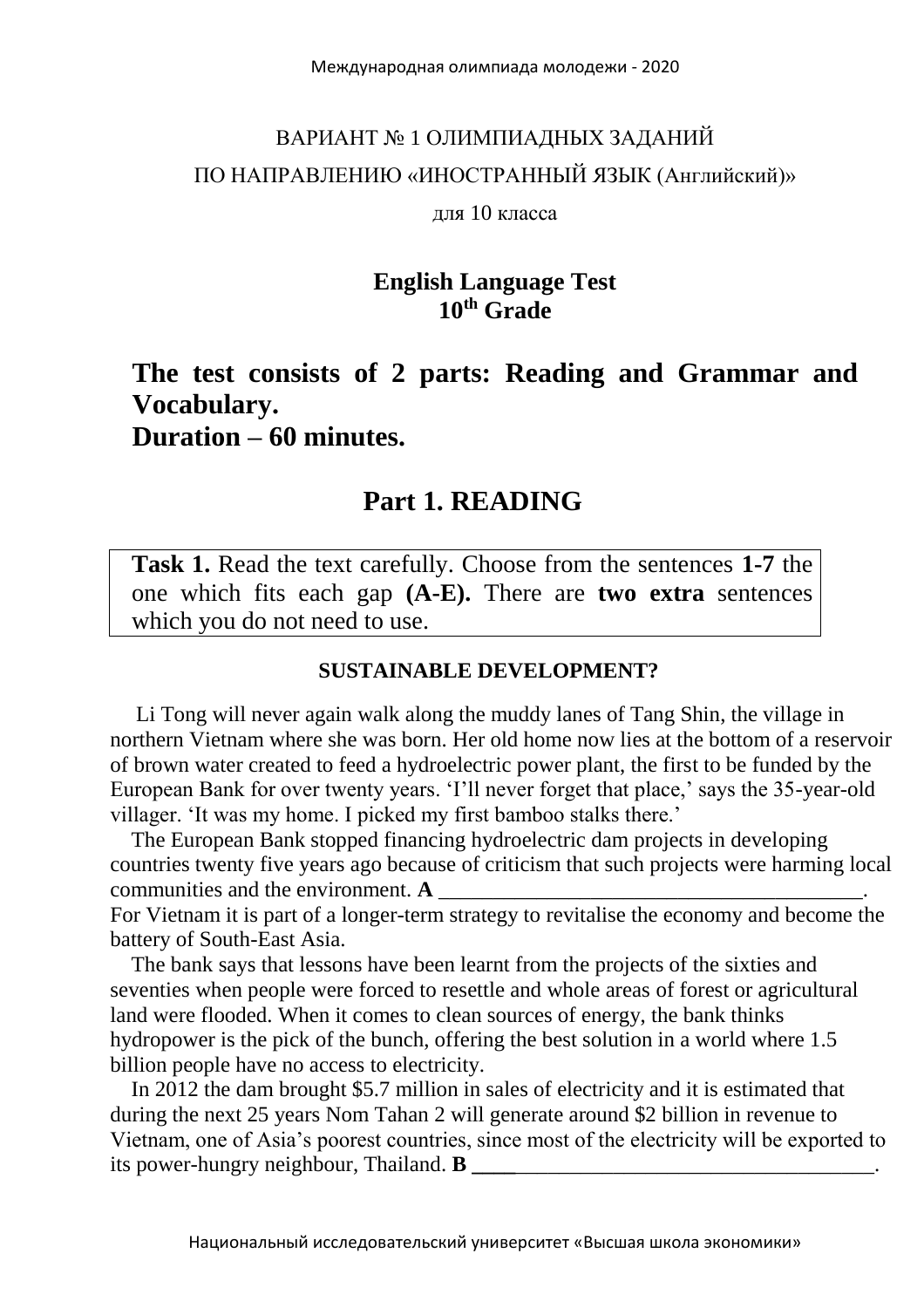Seventeen villages in the flooded area have now been rebuilt and the 6,200 people – mostly farmers – who lived in them have been retrained to make a living from the reservoir.

 The power company has promised to double their living standards within five years. According to the European Bank, 87 % of those resettled believe life is much better than before as they now have electricity, sanitation, clean water, new roads and greater access to schools and health care.

 'In the old village things just weren't convenient,' said Tiea, 25, one of the relocated villagers. '**C** electricity, we can see better.'

**D** D Environmental and human rights groups warn that the dam will have a negative impact on water quality and fish and that the local people who were relocated after the area was flooded may not be able to support themselves economically in future.

But the European Bank says it is responsive to these problems.

**E** \_\_\_\_\_\_\_\_\_\_\_\_\_\_\_\_\_\_\_\_\_\_\_\_\_\_\_\_\_\_\_\_\_. It admits though that rebuilding the lives of the villagers is not a short-term process and everyone is trying to learn and readjust as they go along.

- **1.** A 4,100-square kilometre protected area has been established around the dam to safeguard flora and fauna.
- **2.** It wasn't a pretty place, the houses weren't very nice and we didn't have power.
- **3.** They claim that these people will have to deal with issues like flooding, decline of the fish population and poor water quality.
- **4.** But the old criticisms have not gone away.
- **5.** But Nom Tahan 2 a 40-metre high dam on the Song Hong River that generates over 1,000 megawatts of electricity – is the showpiece for the bank's new policy of supporting sustainable hydropower projects.
- **6.** How quickly they will pick up new skills is uncertain.
- **7.** The government has promised that this money will be spent on reducing poverty and both renewing and improving the country's infrastructure.

Task 2. Read the text and decide whether the following statements **(1-5)** agree with the information given in the text. Mark them: **T (True)** if the statement agrees with the text **F (False)** if the statement does not agree with the text **NG (Not Given)** if there is no information about this in the text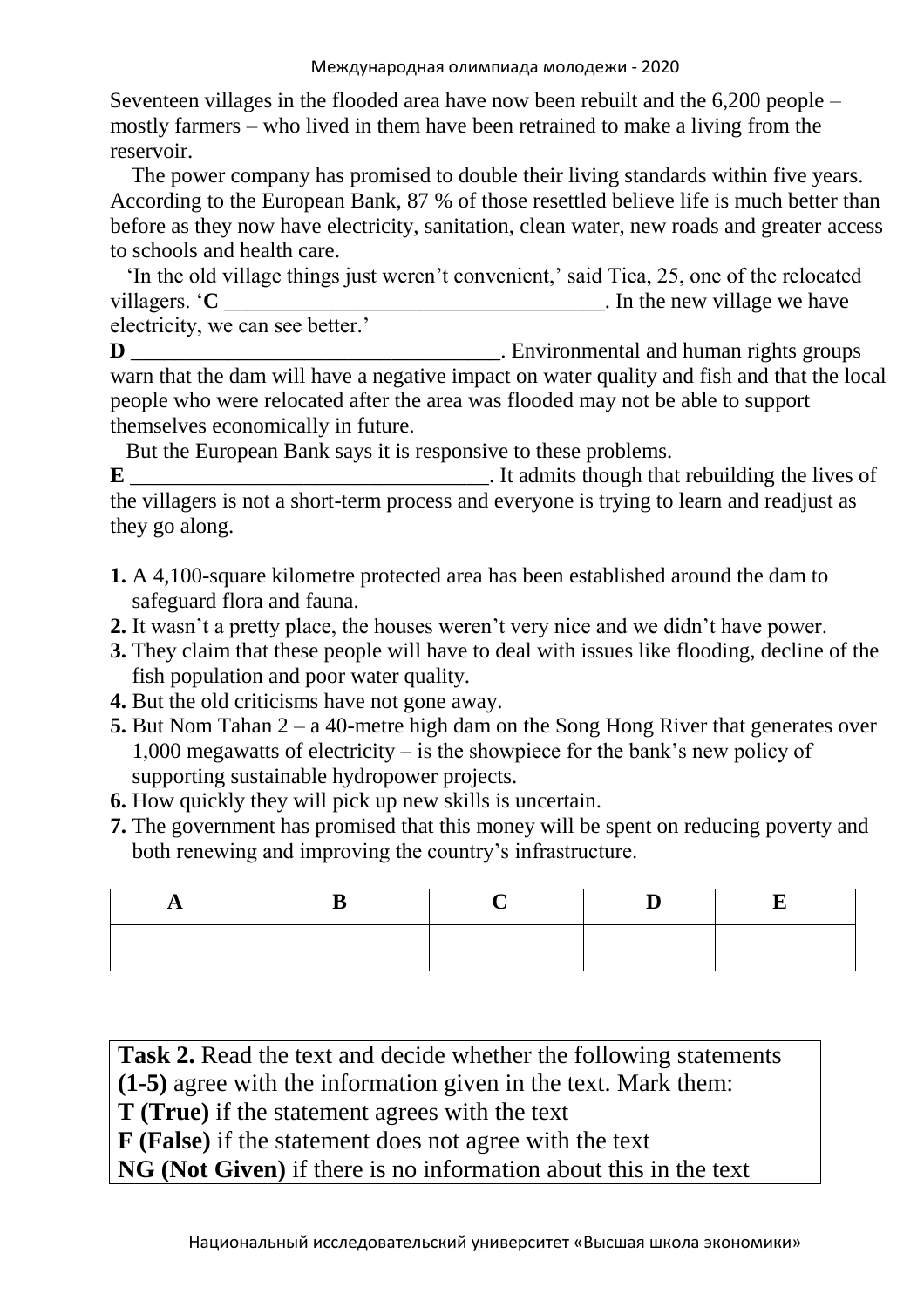- **1.** Scottish adolescents report lower levels of life satisfaction than English teenagers. **\_\_\_\_\_**
- **2.** There are many reasons why English children are unhappy. **\_\_\_\_\_\_**
- **3.** English children need more protection from aggressive peers. **\_\_\_\_\_\_**
- **4.** In England 20 % of girls aged 15 smoke on daily basis. **\_\_\_\_\_\_**
- **5.** A ban on showing smoking in films has helped to change the behavior of teenagers. **\_\_\_\_\_\_**

#### **A THREAT TO YOUNG PEOPLE**

 The World Health Organisation (WHO) study of more than 100,000 young people in 33 countries found that the physical and mental health of children in the UK is more like that of adolescents in former communist nations than that of their western European neighbours. Teenagers in England, in particular, but also their counterparts in Scotland and Wales have some of the highest rates of drinking, smoking and drug use – and the lowest levels of life satisfaction, fruit consumption and feelings of physical well-being.

 The WHO survey is conducted every four years and interviews 11, 13, 15-yearolds from America and nearly all western and eastern European countries. It is the largest international study of adolescent attitudes and provides an intriguing – and worrying – snapshot into the lives of British teenagers compared with their peers across the world.

 English 13-year-olds are the least likely in the world to believe their peers are 'kind and helpful', while only Russian 11-year-olds and Czech 15-year-olds had a lower opinion of their generation than the same age groups in England. Less than half of all the English adolescents saw each other as kind and helpful, compared with the study's average of 60 %. A third of English, Scottish and Welsh girls rated their health as only fair or poor, with only their peers in Ukraine, Lithuania and Latvia feeling worse off. Fewer than one in five girls in Spain, Italy and Switzerland feel the same way.

 When the children were asked about quality of life, England was in the bottom half of the league, while Dutch, Swedish and Greek young people were the happiest. English children struggle with a wide range of factors which reduce their quality of life. One in seven 11-year-olds, one in five 13-year-olds and one in four 15-year-olds are unhappy with their lives. A spokeswoman for the national children's charity Childline said: 'We counselled more than 120,000 children last year and the main reason for this was bullying. We think there is more that could be done to protect young people. Things like exam stress are also a big problem – children need to know that exams are not the only measure of success'.

 While English youngsters have below average hours of homework, with only a quarter of 15-year-olds spending more than three hours a day on after-school assignments, they feel under great stress. Six out of ten boys and seven out of ten girls aged 15 in England say they feel pressured by schoolwork, with only Lithuanian and Welsh peers reporting greater stress.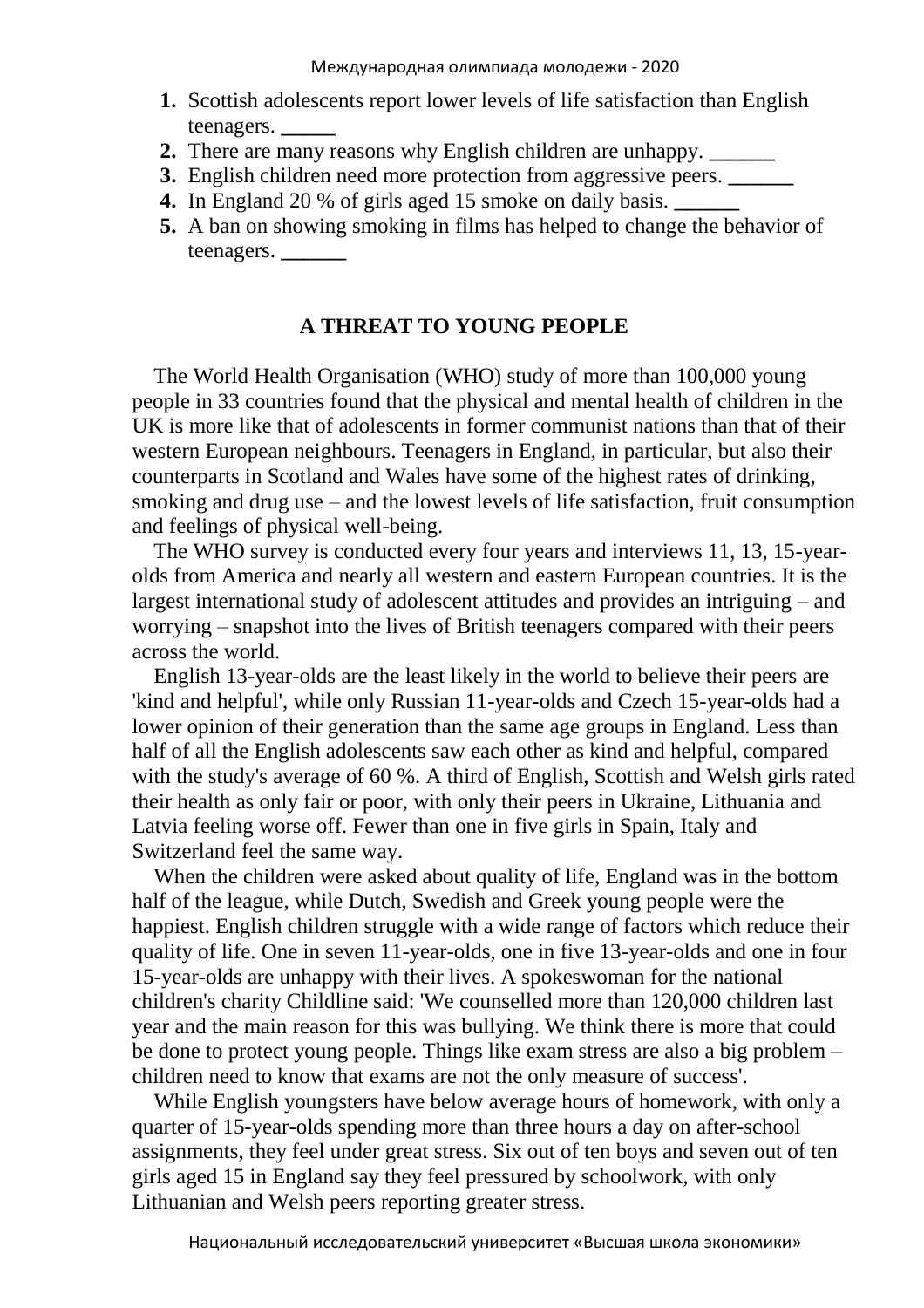Campaigners said the failure to tackle public health problems affecting young people was causing a self-perpetuating cycle of abuse. One in five girls and one in seven boys aged 15 in England smoke every day. The average 15-year-old picked up the habit at the age of 12. A spokeswoman for the pressure group action on smoking and Health said: 'We are puzzled by the Government's reluctance to introduce a smoking ban in public places because it would help reduce tobacco use along young people. It would also help to have a ban on the portrayal of smoking in films. The image of a Hollywood role model smoking on the big screen has a big impact on teenagers'.

# **Part 2. GRAMMAR AND VOCABULARY**

**Task 3.** Read the text below and decide which answer **A, B, C,** or **D** best fits each gap. Choose the correct answer from the options provided.

#### **CHILDREN**

Is there a right way to 1. **a** children? Some parents read guides to find an answer, many just follow their instinct. Whatever they do, a doubt always remains: could I have done a better job?

A recent contribution to the subject is Amy Chua's controversial book Battle Hymn of the Tiger Mother, which describes the approach to child-**2.** \_\_\_\_\_\_\_\_\_\_\_\_ of an ambitious Chinese parent living in the West. **3.** \_\_\_\_\_\_\_\_\_\_\_\_\_\_ Сhua, western mothers are **4.** \_\_\_\_\_\_\_\_\_ too soft on their children. She says they are always **5. \_\_\_\_\_\_\_\_\_\_\_\_** their children for every **6. \_\_\_\_\_\_\_\_\_\_\_\_\_** they make, even if it is about coming last in a race or playing a piano piece badly. These are the kind of parents who will **7.** \_\_\_\_\_\_\_\_\_\_\_\_\_\_\_ to their children's demands to go out and play **8.** \_\_\_\_\_\_\_\_\_\_\_\_ do their homework, if they protest loud enough. The tiger mother method is very different and the key is total control. Tiger mothers will **9.** contract nothing less than 'A' grades in every subject – failure to achieve these is just proof that they have not worked hard enough. They will encourage not with praise and reward, but by punishing and shaming. Chua told her own daughter that she would take her doll's house to a charity shop **10.** \_\_\_\_\_\_\_\_\_\_\_\_\_\_ she failed to master a difficult piano piece. She even rejected a homemade birthday card from her daughter Sophia because she had drawn it in a

**1. A.** grow **B.** grow **C.** bring up **D.** put up **2. A.** rearing **B.** breeding **C.** growing **D.** bringing **3. A.** Judging by **B.** Known as **C.** According to **D.** Despite of **4. A.** far **B.** more **C.** long **D.** a lot of **5. A.** worshiping **B.** praising **C.** blaming **D.** thanking **6. A.** effort **B.** afford **C.** result **D.** impact

hurry.

Национальный исследовательский университет «Высшая школа экономики»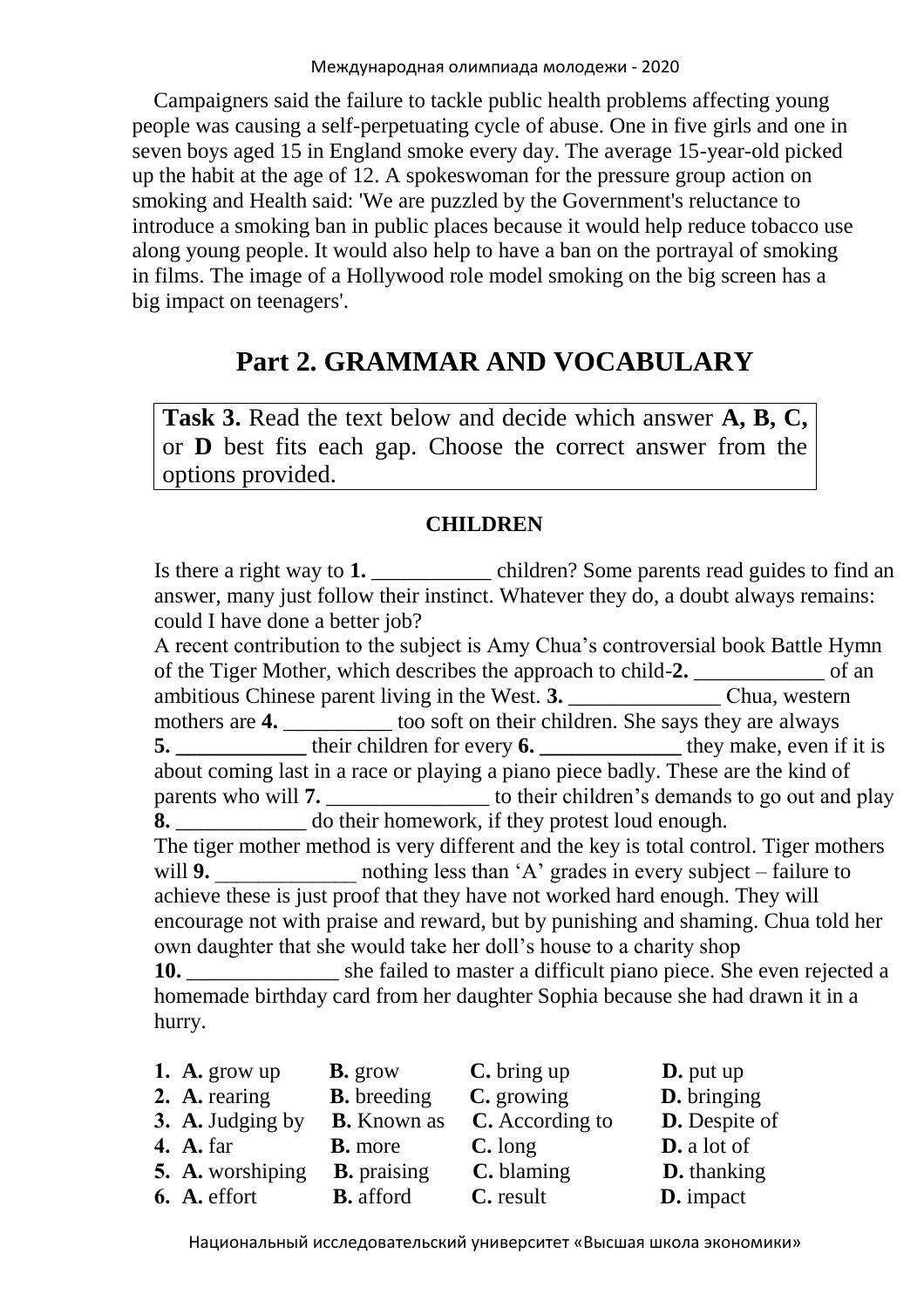Международная олимпиада молодежи - 2020

| 7. A. give up   | <b>B.</b> give away $C$ , give in |                      | $\mathbf{D}$ , give out |
|-----------------|-----------------------------------|----------------------|-------------------------|
| 8. A. more than | <b>B.</b> than                    | <b>C.</b> quite than | <b>D.</b> rather than   |
| 9. A. except    | <b>B.</b> accept                  | $C.$ admit           | <b>D.</b> agree         |
| 10. A. because  | $\mathbf{B}$ . if                 | $C$ . as             | <b>D.</b> since         |

| Question       | Your answer | Your answer | Your answer | Your answer |
|----------------|-------------|-------------|-------------|-------------|
|                | A           | B           | $\mathbf C$ | D           |
|                |             |             |             |             |
| $\overline{2}$ |             |             |             |             |
| 3              |             |             |             |             |
| $\overline{4}$ |             |             |             |             |
| 5              |             |             |             |             |
| 6              |             |             |             |             |
| $\overline{7}$ |             |             |             |             |
| 8              |             |             |             |             |
| 9              |             |             |             |             |
| 10             |             |             |             |             |

**Task 4.** Read the text below. For questions **1-10**, use the word given in capitals in brackets to form a word that fits in the gap and fill in these gaps.

#### **LIFE IN AMERICA**

Would you like to experience life in America's Wild West 150 years ago? Virginia City in Montana, a former gold-rush town, was a ghost town until it began to be restored in the 1950s for tourism. **1.** \_\_\_\_\_\_\_\_\_\_\_\_\_\_\_\_ **(OWN)** largely by the state government, the town operates now as a large open-air museum. Nearby is the Nevada City Hotel and cabins where you can hang up your Stetson hat and enjoy life as a cowboy. The rooms feature period Victorian furniture and downstairs the saloon has a true Wild West feel. The cabins look extremely rustic and basic from the outside – two even have their **2.** \_\_\_\_\_\_\_\_\_\_\_\_\_\_\_ **(ORIGIN)** earth roofs – but inside they have large double beds and private bathrooms. Bear in mind that if you book in the week, you might be **3.** \_\_\_\_\_\_\_\_\_\_\_\_\_ **(DISAPPOINT)** because the city only comes to life at weekends, when actors walk around in period costumes, such as sheriffs, cowboys and gold **4.** \_\_\_\_\_\_\_\_\_\_\_\_\_ **(PROSPECT).** If you had more primitive **5.** \_\_\_\_\_\_\_\_\_\_\_\_\_\_\_\_\_ **(ACCOMMODATE)** in mind, why not try the caves of Sassi di Matera on the toe of Italy, which have been **6.** *CHABITAT* since the Bronze Age? During the Renaissance they developed into more sophisticated rooms with stone walls, vaulted ceilings and balustrades. But in recent history they are best **7. \_\_\_\_\_\_\_\_\_\_\_\_\_\_\_\_\_ (KNOW)** as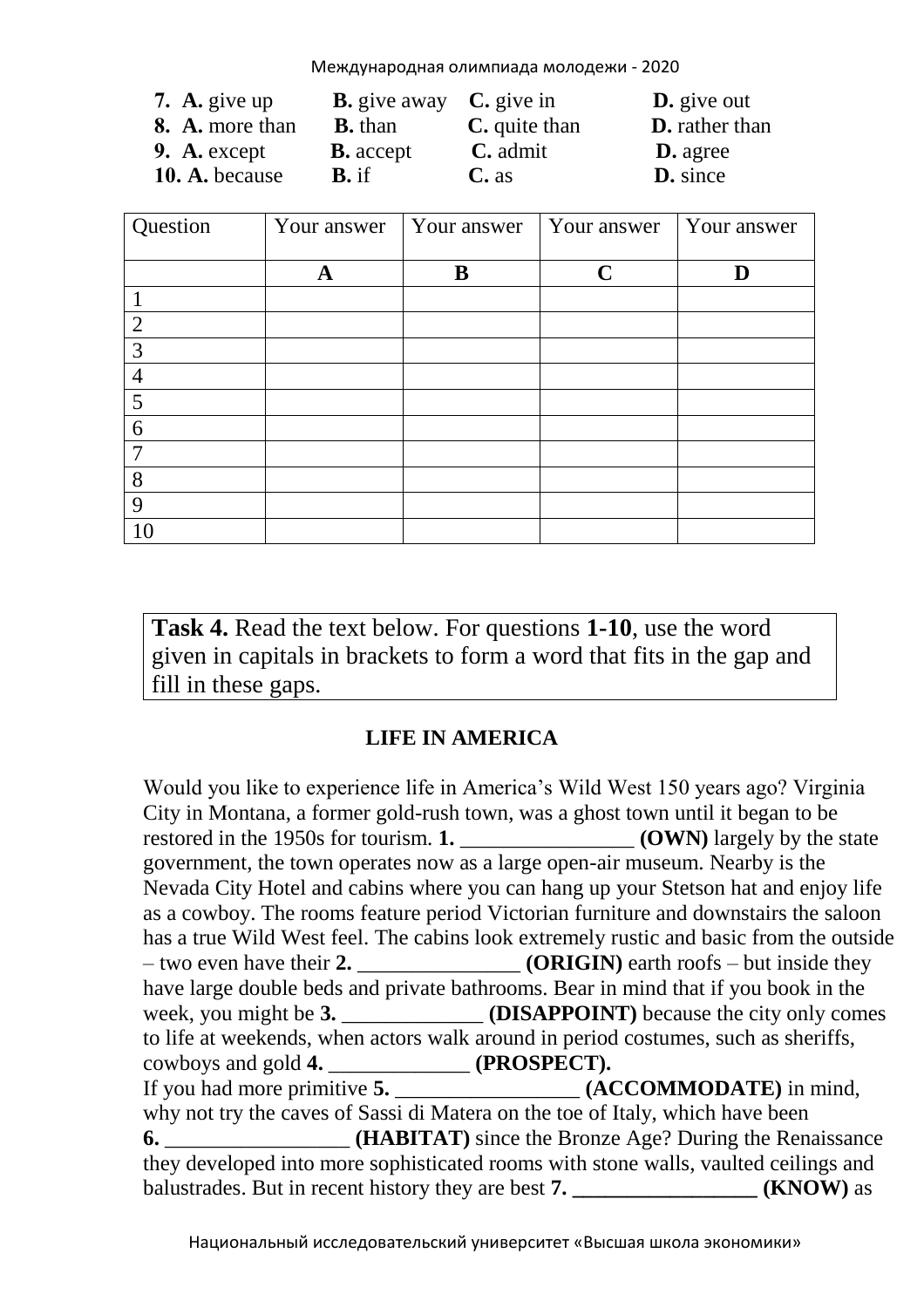the poor homes of the peasants who lived there with their animals until as late as 1952. Now, however, they have been renovated to provide hospitality in a historical **8.** \_\_\_\_\_\_\_\_\_\_\_\_\_\_\_\_ **(SET).** Although visitors to Le Grotte Della Civita must do **9.** \_\_\_\_\_\_\_\_\_\_\_\_\_\_\_\_ **(WITH)** television or fridges, the rooms are **10. COMFORT**) furnished with antique furniture and period terracotta tiles. The owners wanted the caves to still feel as authentic as possible, so they have built the furniture into the walls of the caves and left in place the iron rings where peasants tied up their animals. Prices start at \$300 per night.

**Task 5.** For questions **1-10,** complete the second sentence so it has a similar meaning to the first sentence, using the word given. **Do not change the word given.** You must use between **two** and **five** words, including the word given.

**1.** We produce bathroom tiles. Most of these tiles we export to northern Europe. **WHICH**  We produce bathroom tiles, we export to northern Europe. **2.** The bus arrives in half an hour. **DUE** The bus \_\_\_\_\_\_\_\_\_\_\_\_\_\_\_\_\_\_\_\_\_\_\_\_\_\_\_\_\_\_\_\_\_\_\_\_\_\_\_\_ arrive in half an hour. **3.** Why did you tell her our secret? She is such a gossiper. **SHOULDN'T** You \_\_\_\_\_\_\_\_\_\_\_\_\_\_\_\_\_\_\_\_\_\_\_\_\_\_\_\_\_\_\_\_\_\_\_\_\_\_\_\_\_\_\_ her our secret. **4.** I think it's a good idea to go there by train. **RATHER** I \_\_\_\_\_\_\_\_\_\_\_\_\_\_\_\_\_\_\_\_\_\_\_\_\_\_\_\_\_\_\_\_\_\_\_\_\_\_\_\_\_\_\_\_ go there by train. **5.** We have already covered this grammar topic, you should know these rules already. **TIME**  It's these rules. **6.** Your hair is getting too long, why don't you go to the hairdresser's? **CUT** You should \_\_\_\_\_\_\_\_\_\_\_\_\_\_\_\_\_\_\_\_\_\_\_\_\_\_\_\_\_\_\_\_\_\_\_\_\_\_\_\_\_\_\_\_\_\_\_\_\_\_. **7.** Unfortunately, I didn't have enough money to buy these fancy jeans. **WOULD**  If I had had enough money, I \_\_\_\_\_\_\_\_\_\_\_\_\_\_\_\_\_\_\_\_\_\_\_\_\_\_\_\_\_\_\_\_\_\_\_\_ these fancy jeans. **8.** We agreed to meet near the campus tomorrow morning. **ARE**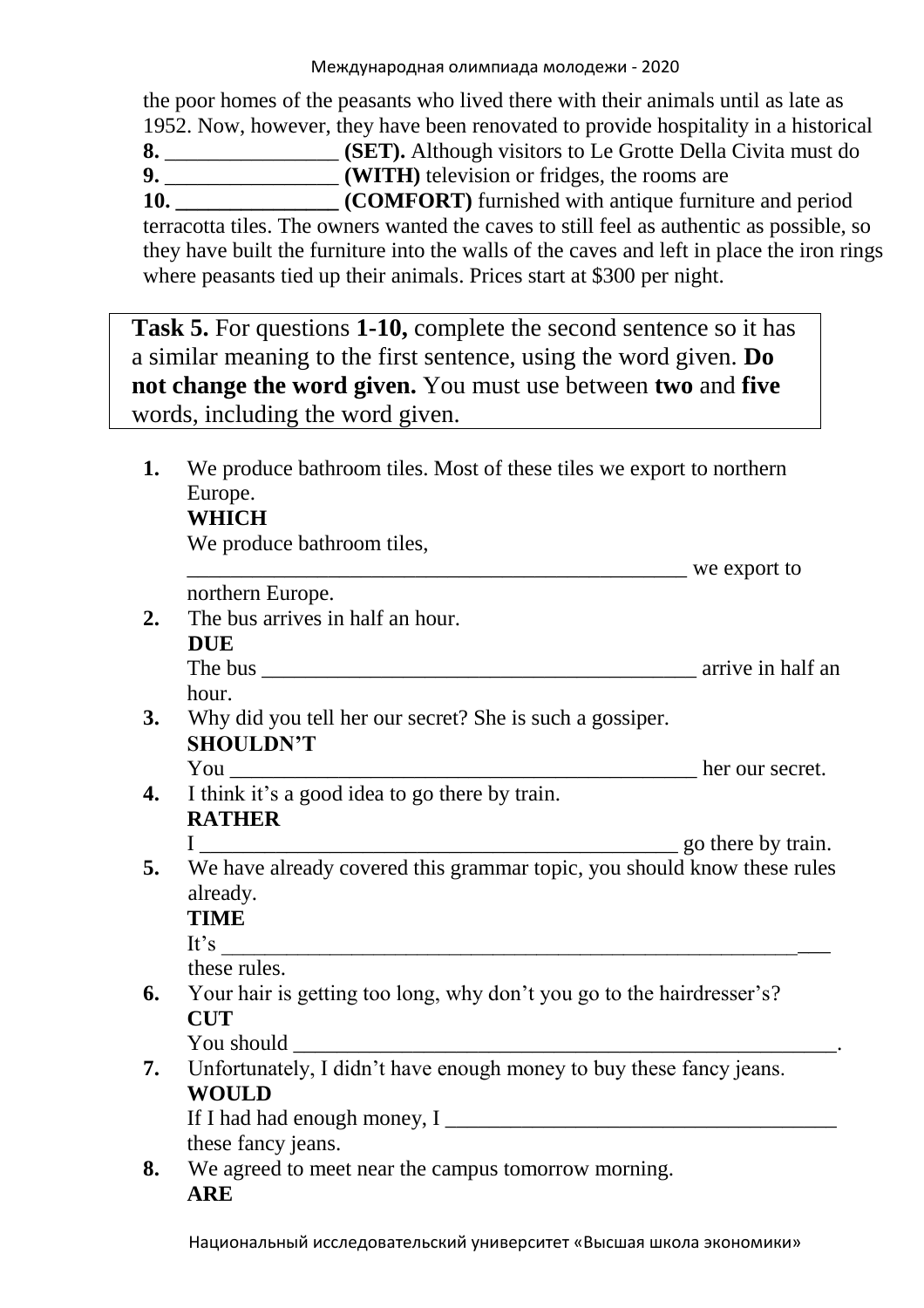|    | We<br>meet near the                                                        |
|----|----------------------------------------------------------------------------|
|    | campus tomorrow morning.                                                   |
| 9. | The employees were leaving the office, when the manager returned.          |
|    | <b>ABOUT</b>                                                               |
|    | the office,                                                                |
|    | when the manager returned.                                                 |
|    | <b>10.</b> I have never learnt French. But I know some words, enough to be |
|    | understood.                                                                |
|    | <b>GET</b>                                                                 |
|    | I have never learnt French. But I know some words, enough to               |

\_\_\_\_\_\_\_\_\_\_\_\_\_\_\_\_\_\_\_\_\_\_\_\_\_\_\_\_\_\_\_\_\_\_\_\_\_\_\_\_\_\_\_\_\_\_\_\_\_\_\_.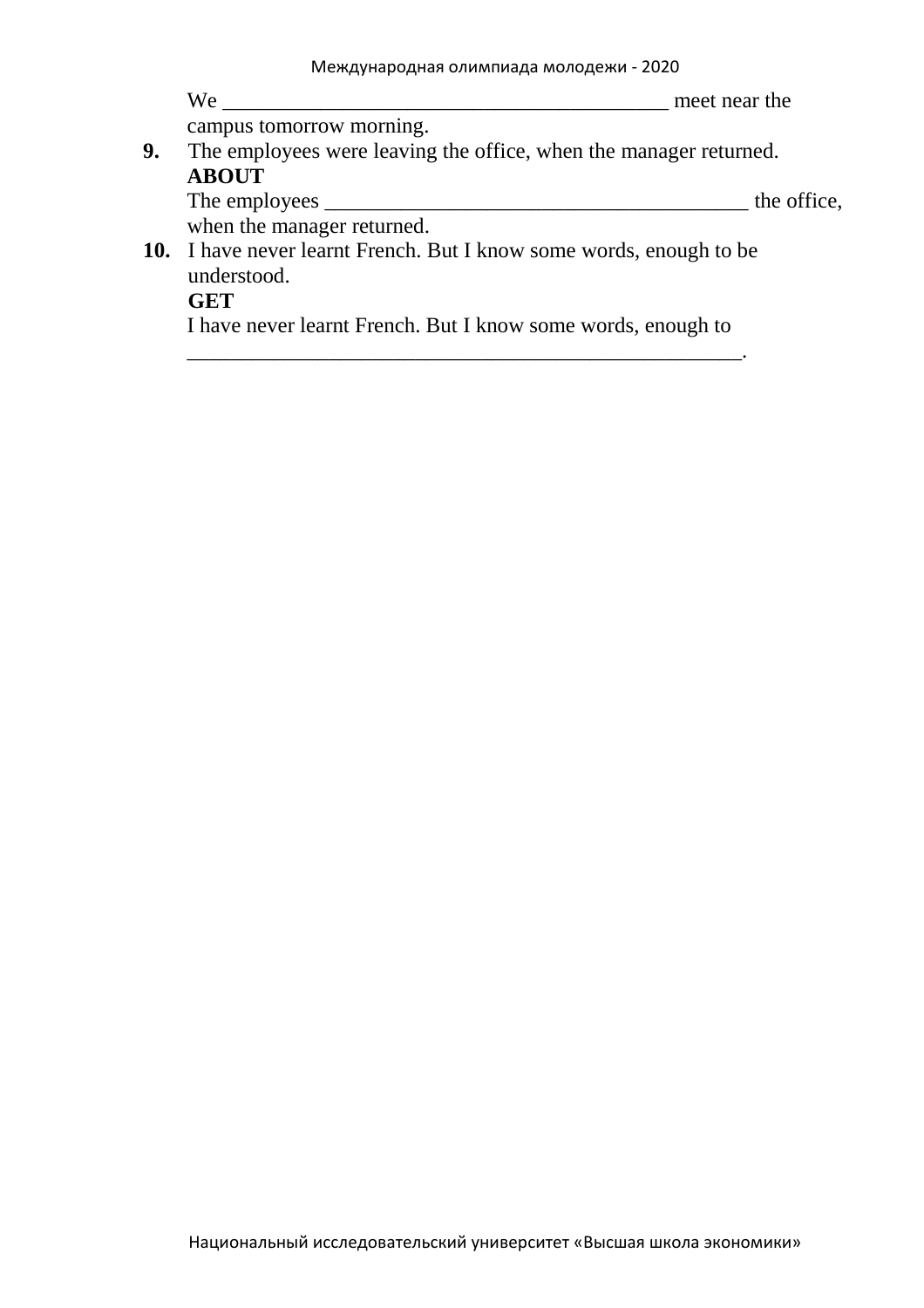# **ANSWER KEY**

### **TASK 1** *(15 points)*

#### **TASK 2** *(15 points)*

- **1.** NG
- **2.** T
- **3.** T
- **4.** T
- **5.** F

#### **TASK 3** *(20 points)*

- **1.** (C) bring up
- **2.** (A) rearing
- **3.** (C) According to
- **4.** (A) far
- **5.** (B) praising
- **6.** (A) effort
- **7.** (C) give in
- **8.** (D) rather than
- **9.** (B) accept
- **10.** (B) if

#### **TASK 4** *(20 points)*

- **1.** owned
- **2.** original
- **3.** disappointed
- **4.** prospectors
- **5.** accommodation
- **6.** inhabited
- **7.** known
- **8.** setting
- **9.** without
- **10.** comfortably

### **TASK 5** *(30 points)*

**1.** most of which